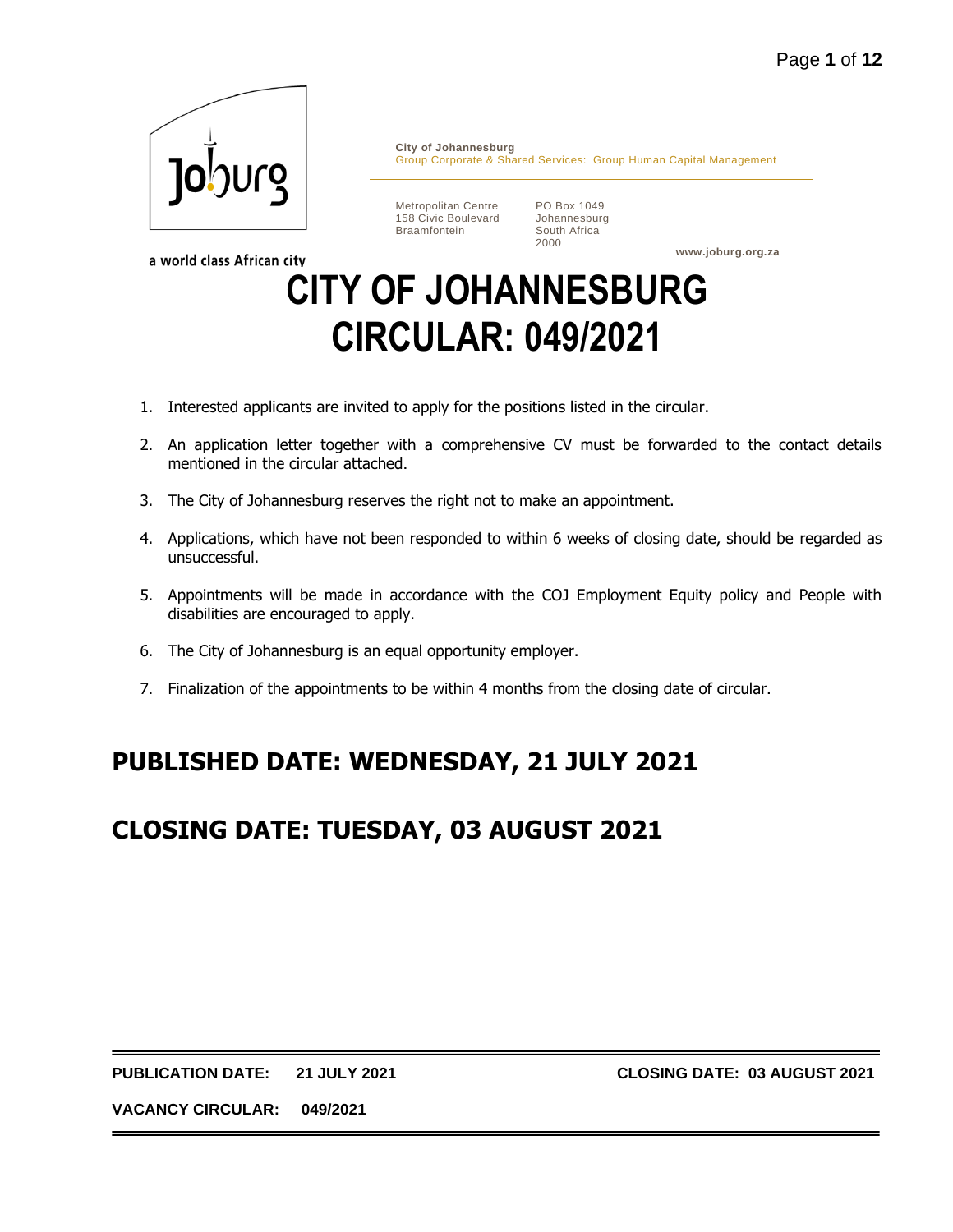# **PERMANENT POSITIONS**

# **This Vacancy is open to External Applicants AND Employees of the City of Johannesburg**

*1.* **Department:** Health **Branch: Environmental Health Designation: Environmental Health Practitioner Salary Range:** R27 864.81 pm (basic salary excluding benefits)

#### **Appointment Requirements:**

- National Diploma in Environmental Health (NQF level 6).
- Registered with Health Professional Council of South Africa.
- 1 3 Years relevant experience in an Environmental Health environment.
- Must have a valid code 8 driver's license.

**Primary Function** Coordination, investigation, inspection, monitoring, evaluation, reporting and compliance enforcement procedures, related to the environment. Distribute information; educate as well as advice on practices that negatively impacts in the environment. Implement measures to prevent and control risk in order to ensure the provision of a clean and healthy environment conducive to and supporting a better quality of life in the City of Johannesburg.

**Key Performance Areas:** Conduct inspections and investigations of residential, commercial or other occupied premises and / or open spaces and or public facilities to determine compliance to by – law and statutory legislation. Enforce specific procedures and measures on residents, commercia and industrial business. Participate in the initiation, planning and identifying projects role plyers and target group in the provisions of awareness and educational programmes on environment approaches and healthy living to the community. Coordinate specific administrative and reporting requirement associated with key performance areas and results indicators.

**Leading Competencies:** Accountability. Must be able to work under pressure,

**Core Competencies:** Computer literacy, strong decision, time management, communication, conflict management and analytical thinking skills required.

#### *This is an employment equity targeted position and preference will be given to Indian Males, Indian Females, White Males and White Females, including People with Disabilities.*

**Contact Person**: Sam Ndou **Tel No:** (011) 407 7062 **Workplace:** Jabulani Civic Centre (Region D)

All applications will be through the website using this link:

[https://share.hsforms.com/1w3VjG\\_4tT8WJ3wnFSB9pvw469tl](https://share.hsforms.com/1w3VjG_4tT8WJ3wnFSB9pvw469tl)

Or visit [www.joburg.org.za](http://www.joburg.org.za/) and click on Vacancies.

**PUBLICATION DATE: 21 JULY 2021 CLOSING DATE: 03 AUGUST 2021**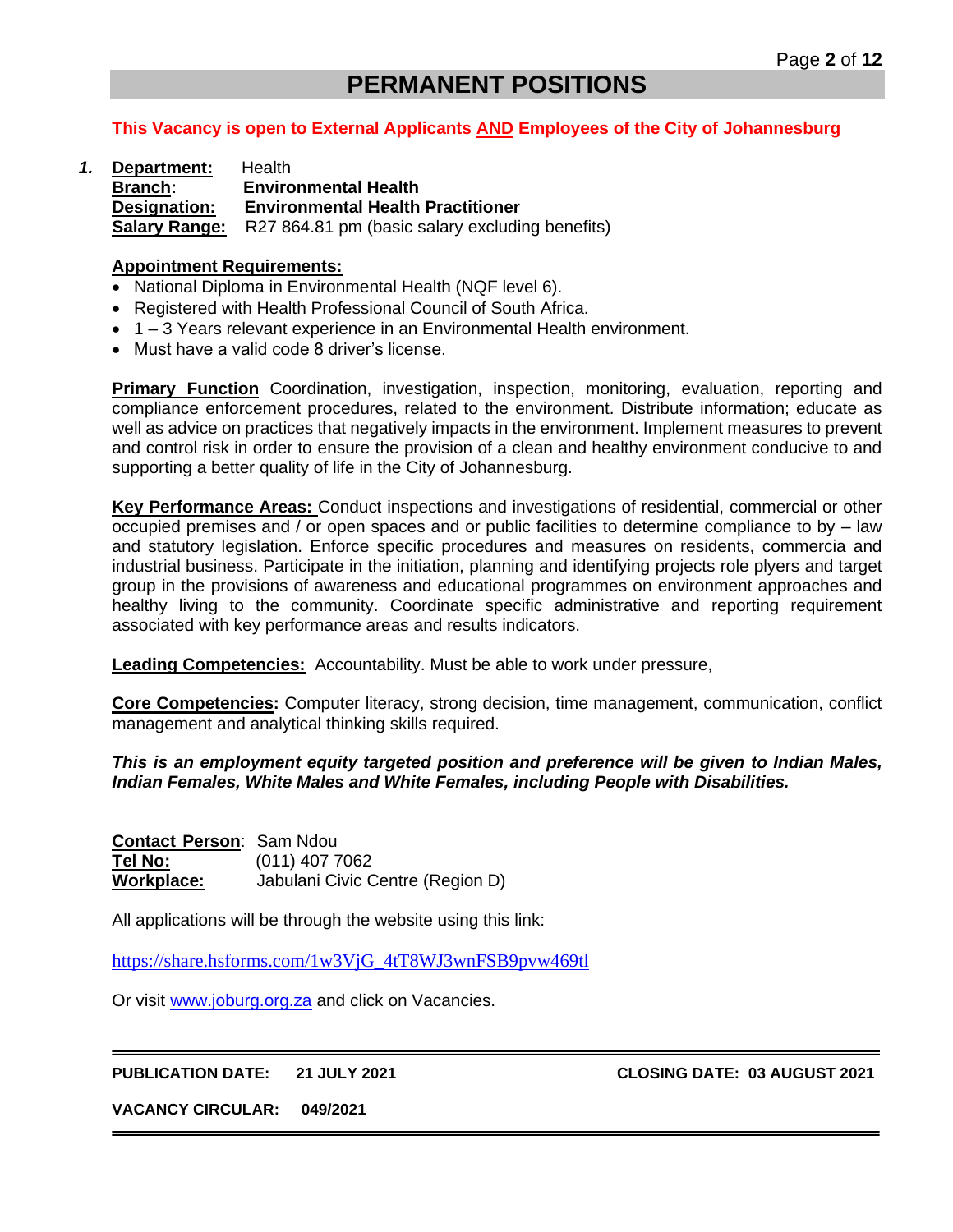| 2. | Department:          | Health                                         |
|----|----------------------|------------------------------------------------|
|    | <b>Branch:</b>       | <b>Environmental Health</b>                    |
|    | Designation:         | <b>Pest Control Operator</b>                   |
|    | <b>Salary Range:</b> | R9 594.21 pm (basic salary excluding benefits) |

#### **Appointment Requirements:**

- Grade 10/NQF level 2;
- Registration/Certification as pest control operator;
- Entry post, thus no experience required.
- Basic knowledge in Pest Control and Basic Customer Care; and
- Basic command of English.

**Primary Function**: Performs tasks/activities associated with vector control using hand held equipment for spraying of poisons and placing of rodenticides and rodent traps and other appropriate measures to curb and control risks in order to ensure the provision of a clean and healthy environment conducive to and supporting a better quality of life in the Regions of the City of Johannesburg.

**Key Performance Areas:** Conduct inspections of residential, commercial or other premises and/or open spaces and/or public facilities to determine compliance to By-laws and statutory legislation.

**Leading Competencies:** Collaborative Teamwork.

**Core Competencies:** Ability to work independently; Customer and Service Delivery; (Batho Pele) Ethics, Integrity and Professionalism.

*This is an employment equity targeted position and preference will be given to African Males, Indian Males, Colored Males, White Males, African Females, Indian Females and White Females, including People with Disabilities.*

**Contact Person**: Piet Venter **Tel No:** (011) 407 6396 **Workplace:** Health Department (Region D)

All applications will be through the website using this link:

<https://share.hsforms.com/1OTEhbetvRvu-7md78qhpPw469tl>

Or visit [www.joburg.org.za](http://www.joburg.org.za/) and click on Vacancies.

#### **PUBLICATION DATE: 21 JULY 2021 CLOSING DATE: 03 AUGUST 2021**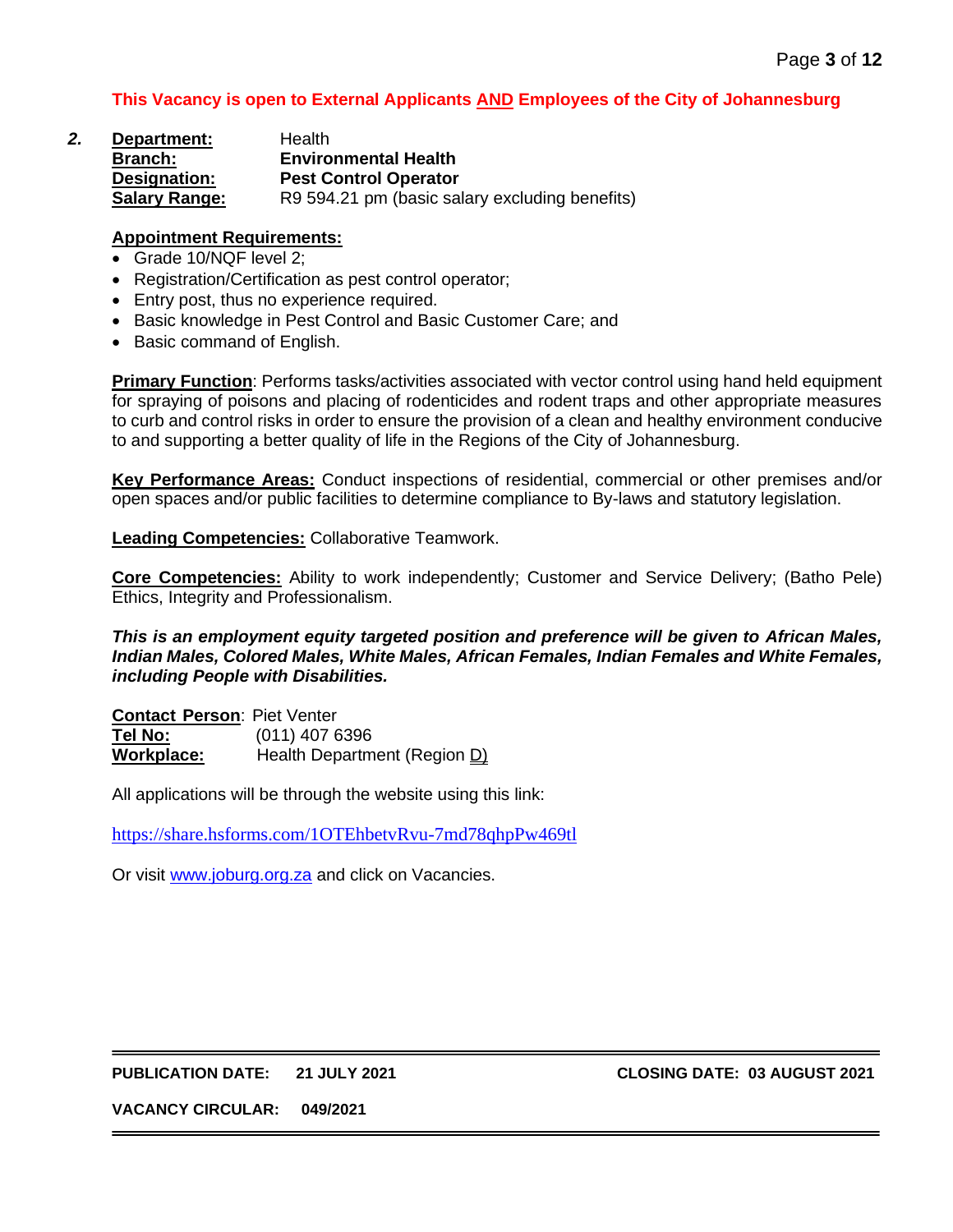| З. | Department:          | Group Finance                                  |
|----|----------------------|------------------------------------------------|
|    | <b>Branch:</b>       | Treasury                                       |
|    | Designation:         | <b>Assistant Director: Treasury Accounting</b> |
|    | <b>Salary Range:</b> | R43 684.21pm (basic salary excluding benefits) |

# **Appointment Requirements:**

- Grade 12 / NQF level 4 plus BCom degree in Accounting or equivalent of NQF level 7;
- 6 8 years' experience in accounting and / or Treasury environment
- Strong understanding of MFMA;
- Strong financial analyzing abilities;
- Knowledge of GRAP, IFRS and GAAP;
- Preparation of Financial statements
- Article will be an added advantage
- Must have a valid driver's license code 8;
- Computer literacy on SAP (Finance), Microsoft office applications Word, Excel, PowerPoint; report writing and report writing;
- Qualification and experience in terms of minimum competencies prescribed by National Treasury.

**Primary Function:** Perform a variety of managerial and accounting duties in order to ensure effective disclosure and classification of all the City's financial instruments.

**Key Performance Areas:** Assist in the management of specific accounting procedures associated with Treasury accounting and budget process. Manage and coordinate Group Treasury audit by (balance sheet of 3 billion liabilities). Assist the organisation in decision making by providing all the necessary Group Treasury reports. Manage the compilation and implementation of specific policies and procedures and reporting embodied in the Treasury section. Manage the development and implementation of group Treasury systems and the accounting systems. Manage and coach all staff in the Treasury unit to ensure that all staff meet the departments objectives in line with broader organizational objectives and requirements. Manage and monitor assets and resource of the Directorate. Control, consolidate, analyse and submit various reliable reports. Practice good governance and management of risk

**Leading Competencies:** Extensive knowledge about Local Governance Finance. Ability to analyse and interpret financial information. Communication (verbal and written). Problem solving abilities; report writing; presentation and strategic orientation. Organizational awareness alignment. Coordinating. An understanding of the application of the Municipal Finance Management Act (MFMA).

**Core Competencies:** Attention to detail and logical thinking; Proactive; Flexibility; Integrity; Batho Pele Principles; Professionalism; Work under Pressure; Work Independently and Confidentiality.

#### *This is an employment equity targeted position and preference will be given to African Males and White Males including people with disabilities*

**Contact Person**: Mkhuleko Shongwe **Tel No**: (011) 358 3578/3793 **Workplace:** Jorissen Place, Braamfontein All applications will be through the website using this link: <https://share.hsforms.com/1LSUucRhYR8qcA-sFRfVotA469tl>

Or visit [www.joburg.org.za](http://www.joburg.org.za/) and click on Vacancies.

**PUBLICATION DATE: 21 JULY 2021 CLOSING DATE: 03 AUGUST 2021**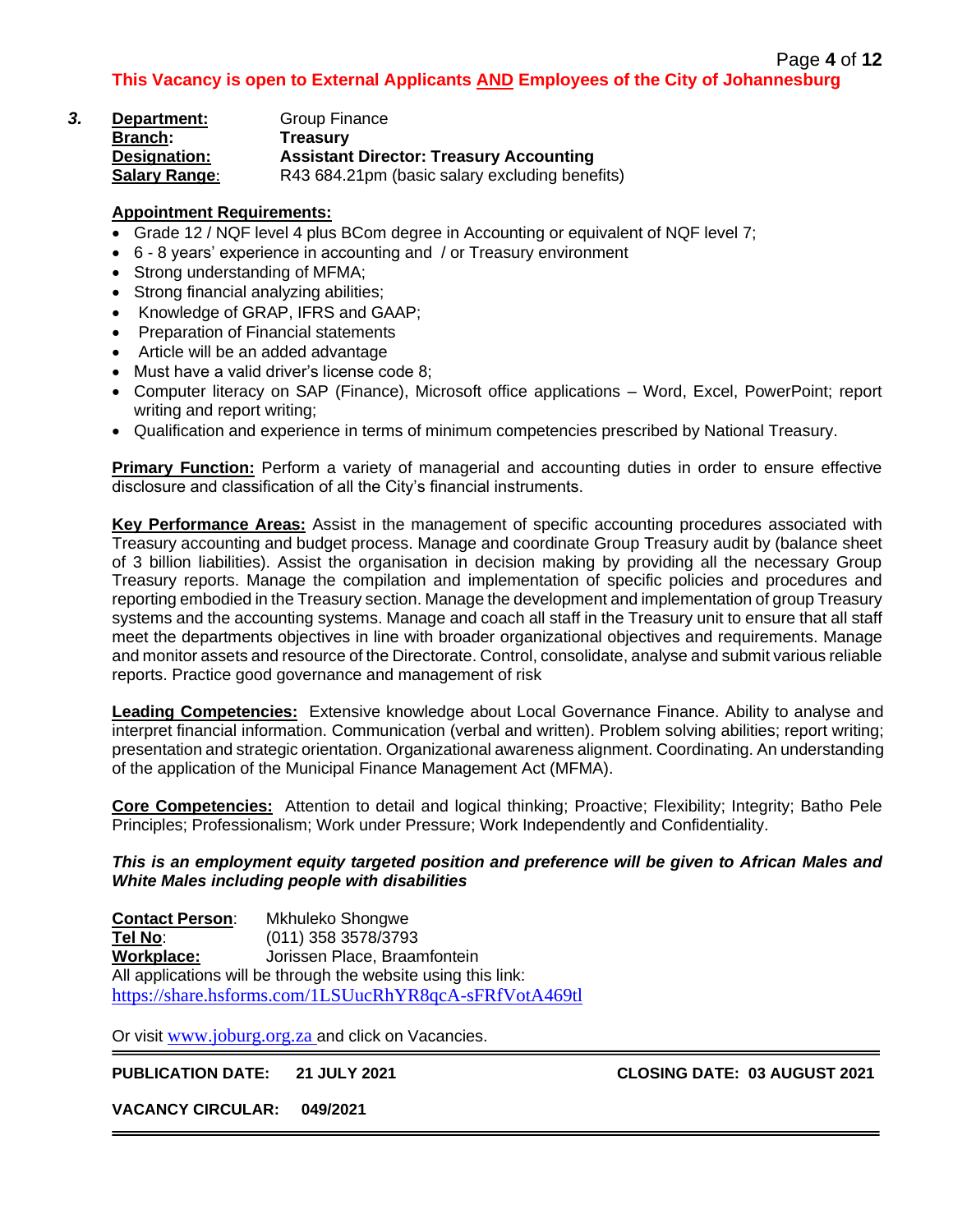| 4. | Department:          | Group Finance                                        |
|----|----------------------|------------------------------------------------------|
|    | <b>Branch:</b>       | <b>Group Accounting</b>                              |
|    | Designation:         | <b>Assistant Director: Group Financial Reporting</b> |
|    | <b>Salary Range:</b> | R43 684.21pm (basic salary excluding benefits)       |

# **Appointment Requirements:**

- Grade 12 / NQF level 4 plus BCom degree in Accounting or relevant NQF level 7 qualification.
- 6 8 years' experience in the compilation, analysis and interpretation of financial statements;
- Qualification and experience in terms of minimum competencies prescribed by National Treasury would be an added advantage;
- Knowledge of local government legislation, MFMA, GRAP and IFRS.
- Knowledge of the financial or reporting environment.
- Computer literacy on SAP (Finance), Microsoft office applications Word, Excel, PowerPoint; report writing, communication (verbal and written); interpersonal and management skill.
- Must have a valid driver's license.

**Primary Function**: Manage the key performance and result indicators associated with Group Reporting by implementing policies and procedures dictating financial reporting and recording requirements. Provide input into longer term objective setting and financial planning sequences and directing and executing accounting procedures and processes.

**Key Performance Areas:** Plan and perform interim and year-end consolidation processed for the City of Johannesburg on an annual basis. Manage the audit process for consolidation. Ensure that Financial Statements are produced and reported. Ensure that monthly management accounts are produced and reported. Implement and ensure that the Financial Statements are prepared in line with any new Accounting Standards. Ensure that all inter-intra company transactions and balances are confirmed on a monthly basis. Provide administration, guidance and support to trainees and interns in respect of task and processes of Group Accounting. Liaise with other internal departments and entities within the COJ, other tiers of government, regulating bodies and external consultants on latest applicable legislation and standards.

**Leading Competencies:** Ability to work with Executive and Senior Management of the City, Municipal Entities and other stakeholders; Strategic direction and leadership; People management; Program and Project management; Financial management; Change management and leadership and Governance leadership.

**Core Competencies:** Attention to detail and logical thinking; Proactive; Flexibility; Integrity; Batho Pele Principles; Professionalism; Work under Pressure; Work Independently and Confidentiality.

#### *This is an employment equity targeted position and preference will be given to African Males and White Males including people with disabilities.*

**Contact Person**: Mkhuleko Shongwe **Tel No**: (011) 358 3578/3793 **Workplace:** Jorissen Place, Braamfontein All applications will be through the website using this link: [https://share.hsforms.com/1fTM6L5\\_jQ-yBUMIGnfBphg469tl](https://share.hsforms.com/1fTM6L5_jQ-yBUMIGnfBphg469tl) Or visit [www.joburg.org.za](http://www.joburg.org.za/) and click on Vaca

#### **PUBLICATION DATE: 21 JULY 2021 CLOSING DATE: 03 AUGUST 2021**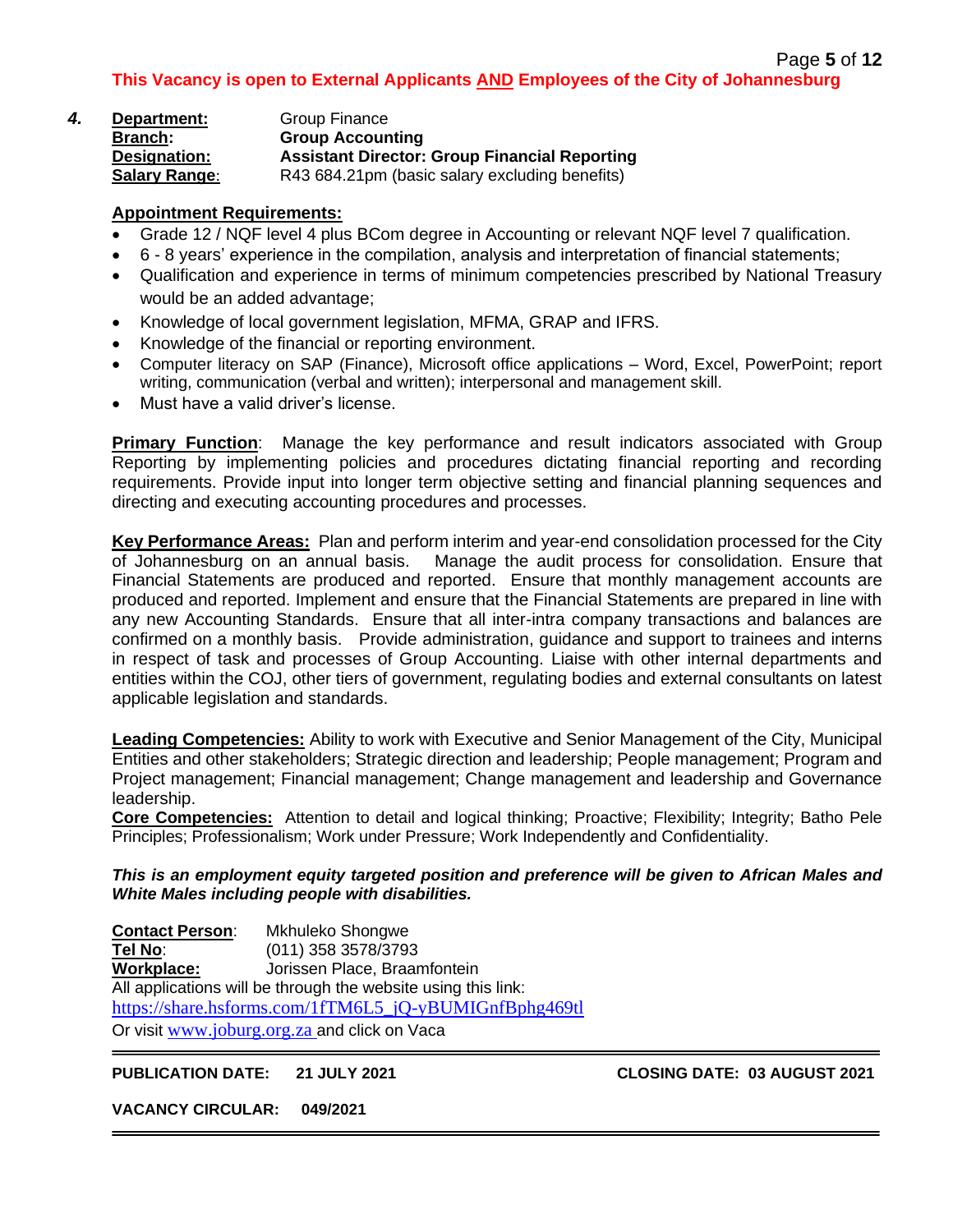| 5. | Department:          | Group Finance                                          |
|----|----------------------|--------------------------------------------------------|
|    | <b>Branch:</b>       | <b>Group Accounting</b>                                |
|    | Designation:         | <b>Assistant Director: Technical Advisory Services</b> |
|    | <b>Salary Range:</b> | R43 684.21pm (basic salary excluding benefits)         |

# **Appointment Requirements:**

- Grade 12 / NQF level 4 plus BCom degree with completed articles plus 3 4 years post articles.
- 6 8 years' experience in the compilation, analysis and interpretation of financial statements And or relevant experience in accounting and financial reporting in either public or private sector.
- Experience in Financial reporting software /system.
- Understanding of International Financial Reporting standards (IFRS) Generally Recognized Accounting Practice (GRAP).
- Understanding of Municipal Finance Management Act and other National Treasury regulations.
- Computer literacy on SAP (Finance), Microsoft office applications Word, Excel, PowerPoint; report writing, communication (verbal and written); Presentation, interpersonal and management skill.
- Ability to analyze and interpret financial information.
- Must have a valid driver's license.

**Primary Function**: Provide technical advisory services and oversight to the municipality and municipal entities on accounting and financial reporting matters including analysis of the City's consolidated financial information that promote compliance with the provisions of MFMA and related norms and standards.

**Key Performance Areas:** Technical Advisory services. Management functions policies and procedures years end and interim consolidated reporting processes. Ensure that monthly management accounts are produced and reported. Ensure that all inter/ intra compony transaction and balances are confirmed on a monthly basis. Management of the years end audit process. Administration management. Liaise with other internal departments and entities within COJ other tiers of government regulating bodies and external consultants. Control, consolidate, analyses and submit various reliable reports. Manage all aspects of finance in the control of the Legal Sub Directorate, including but not limited to, revenue, expenditure, assets and liabilities, in accordance with the legislative framework as well as the with the City's polices procedures. Comply with all relevant legislative framework including the City's code of Ethics manage and mitigate risk effectively.

**Leading Competencies:** Ability to work with Executive and Senior Management of the City, Municipal Entities and other stakeholders; Strategic direction and leadership; People management; Program and Project management; Financial management; Change management and leadership and Governance leadership.

**Core Competencies:** Attention to detail and logical thinking; Proactive; Flexibility; Integrity; Batho Pele Principles; Professionalism; Work under Pressure; Work Independently and Confidentiality.

*This is an employment equity targeted position and preference will be given to African Males and White Males including people with disabilities.*

| <b>Contact Person:</b> | Mkhuleko Shongwe    |
|------------------------|---------------------|
| Tel No:                | (011) 358 3578/3793 |

**PUBLICATION DATE: 21 JULY 2021 CLOSING DATE: 03 AUGUST 2021**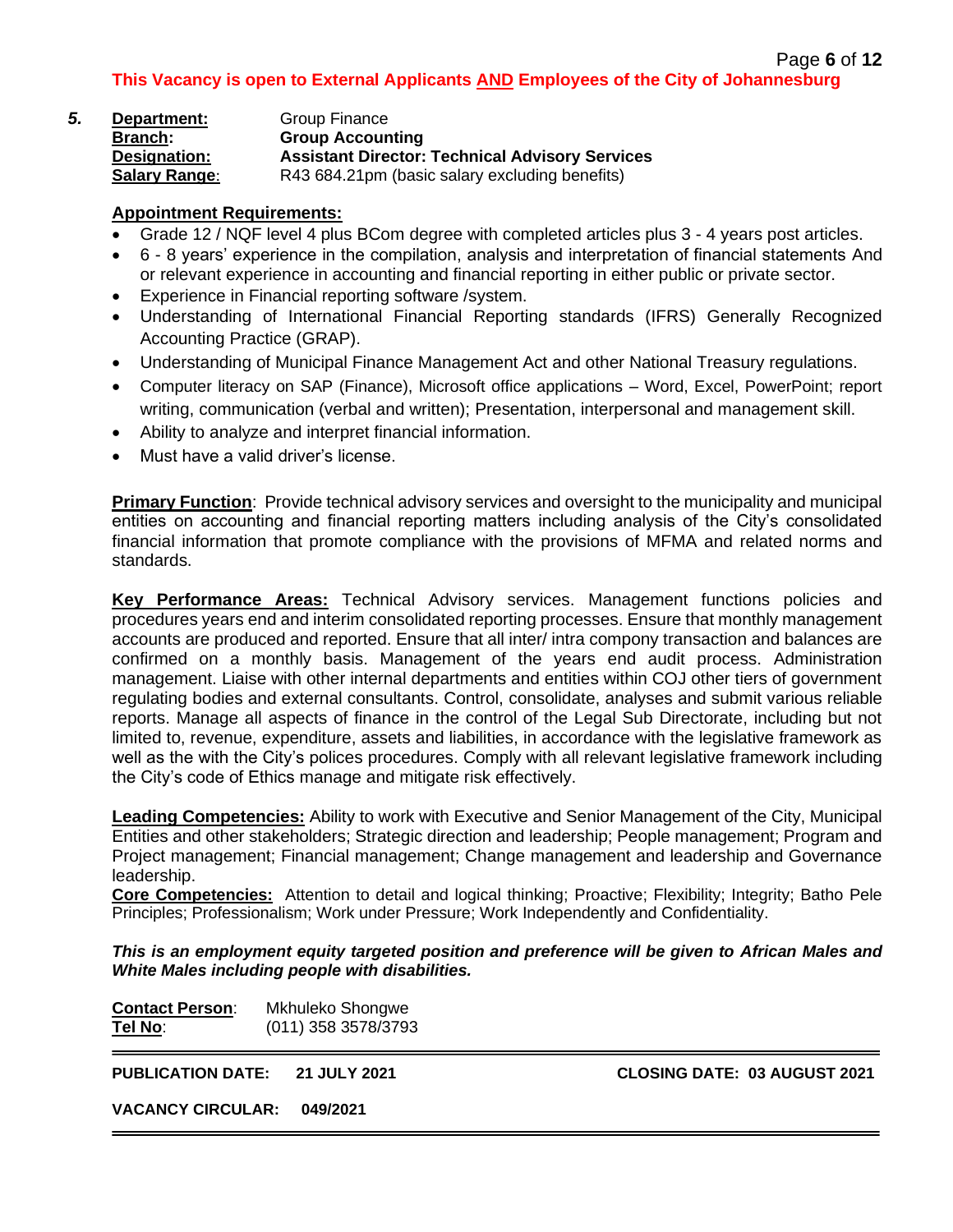# **Workplace:** Jorissen Place, Braamfontein

All applications will be through the website using this link:

<https://share.hsforms.com/1ngIRJ0NJTUGtaUoKBUFRKQ469tl>

Or visit [www.joburg.org.za](http://www.joburg.org.za/) and click on Vacancies

**PUBLICATION DATE: 21 JULY 2021 CLOSING DATE: 03 AUGUST 2021**

Page **7** of **12**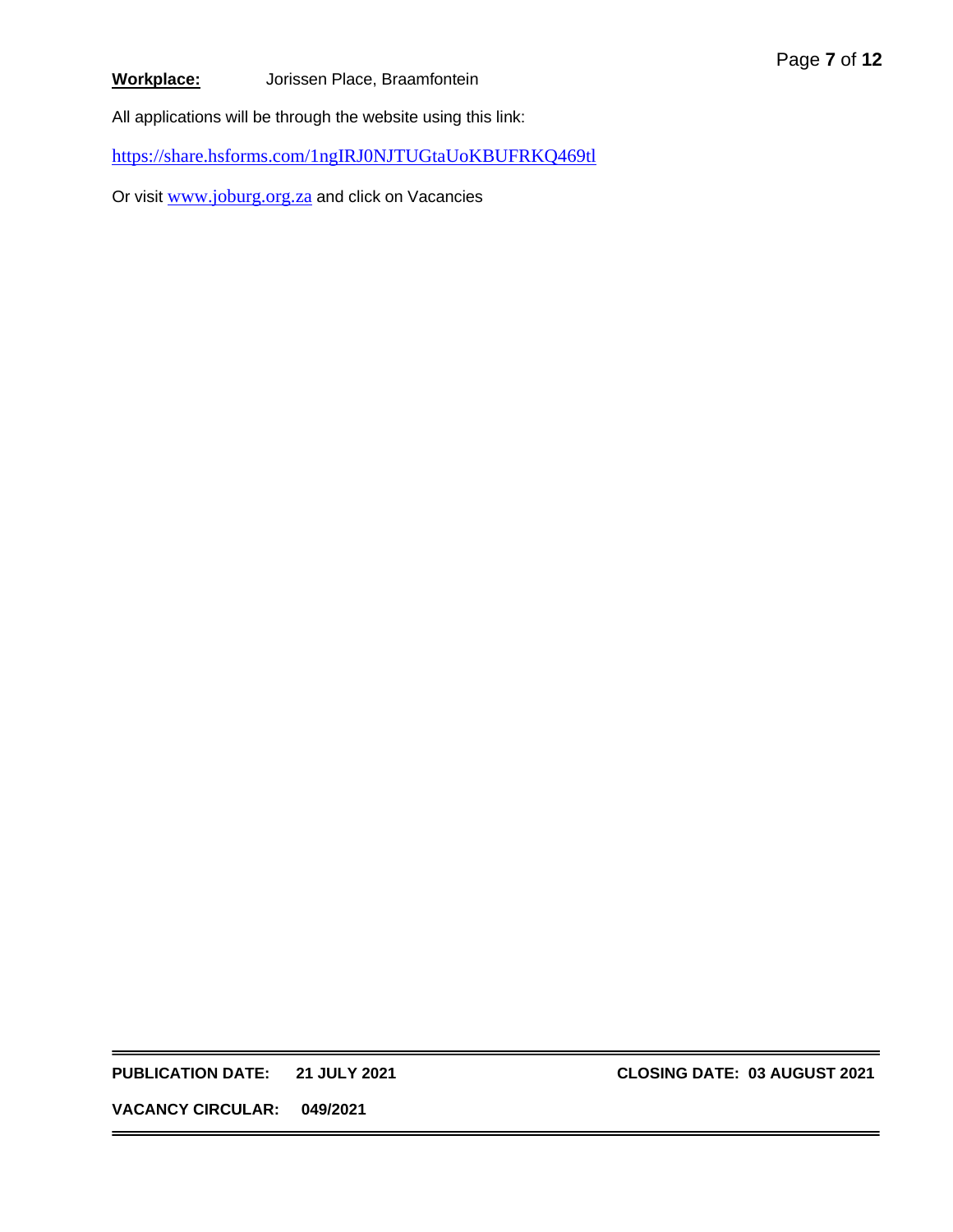| 6. | Department:          | Group Finance                                   |
|----|----------------------|-------------------------------------------------|
|    | <b>Branch:</b>       | <b>Core Accounting</b>                          |
|    | Designation:         | <b>Accountant</b>                               |
|    | <b>Salary Range:</b> | R22 215.52 pm (basic salary excluding benefits) |

#### **Appointment Requirements:**

- Grade 12 / NQF level 4 plus Diploma in Finance/Accounting or related.
- 1- 3 years' experience in Finance related environment
- Understanding and good knowledge of Accounting principles and Finance
- Exposure to the municipal accounting framework

**Primary Function:** To assist in the Core Financial Reporting for the City of Joburg and its Municipal Entities, including the preparation of the Annual Financial Statements.

**Key Performance Areas:** Assist in the preparation of year-end Core auditing guidelines. Review Caseware files supplied by each Municipal Entity. Run a Balance Sheet for each Department within the City, ensuring that it does balance. Keeping abreast of statements of GRAP, including those which are not yet effective. Determine resources (material and tools) needs within own area of responsibility. Identify, assess and notify immediate superior (or other appropriate stakeholders) of internal and external status, progress or matters that effect the relevant work area. Provide information as appropriate for reports specific to areas of responsibility on daily/ weekly/ monthly basis. Perform allocated tasks according to Standard Operating Procedures (SOP) or instructions.

**Leading Competencies:** Understanding of GRAP/IFRS, An understanding of the legislative framework that governs Local Government. In depth understanding of documentation management. Knowledge and understanding of reconciliations.

**Core Competencies:** Team player. Strong Organisational skill. Ability to work under pressure. Computer Literacy. Management qualification in an environmental health environment.

*This is an employment equity targeted position and preference will be given to Indian Males, White Males, Indian Females, White Females and CoJ Interns, including people with disabilities.*

| <b>Contact Person:</b> | Bonokwakhe Ngcobo |
|------------------------|-------------------|
| Tel No:                | $(011)$ 358 3854  |
| Workplace:             | 66 Jorissen Place |

All applications will be through the website using this link:

<https://share.hsforms.com/1E4BtxwHBTn-Vh6nLdXb2Zg469tl>

Or visit [www.joburg.org.za](http://www.joburg.org.za/) and click on Vacancies

**PUBLICATION DATE: 21 JULY 2021 CLOSING DATE: 03 AUGUST 2021**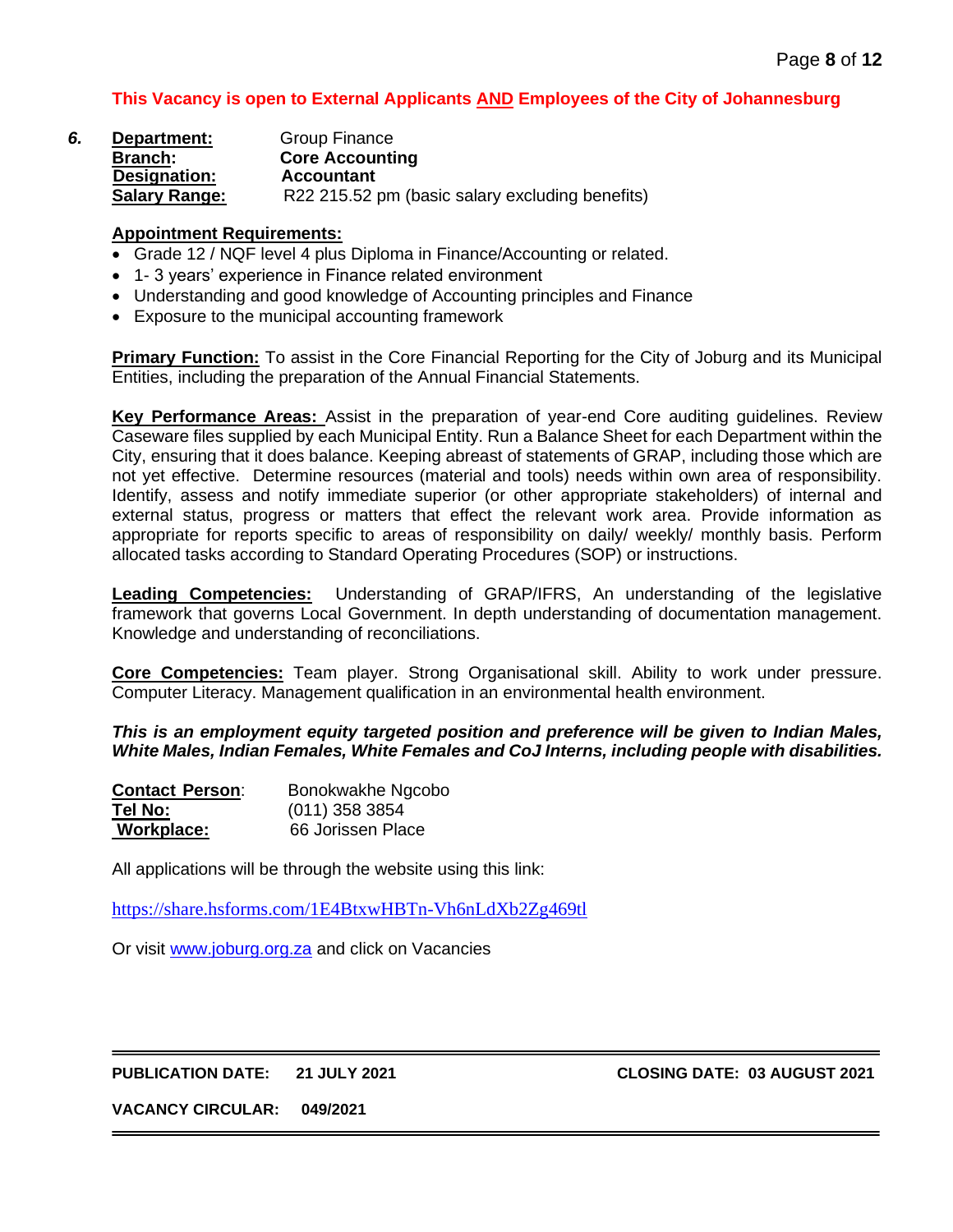#### *7.* **Department:****Group Finance** **Branch: Core Accounting-Merchant Payments Designation: Filing Clerk Salary Range:** R10 553.63 pm (basic salary excluding benefits)

#### **Appointment Requirements:**

- Grade 12 /NQF level 4;
- Knowledge of Archive and Records Policy.
- 9 -12 months experience in Office Administration

**Primary Function** To maintain an efficient and effective filing system in Core Accounting.

**Key Performance Areas:** Maintain and update filing system with regards to all aspect of creditor's payment and reconciliation. Execution of the Records and Archives collection and delivery of materials.

**Leading Competencies:** The incumbent must be able to maintain the filing system, give full attention to detail, to use logic and reason to identify the strengths and weaknesses of alternative solutions, and manage one's own time and the time of others.

**Core Competencies:** Computer Literacy. Good Communication skills. Listening and Excellent Organisational skills. Great attention to detail. Dependable with a respect to confidentiality and policies.

#### *This is an employment equity targeted position and preference will be given to African Males, Colored Males, Indian Males, White Males, African Females, Indian Females, Colored Females, White Females and CoJ Interns, including people with disabilities.*

|                    | <b>Contact Person:</b> Bonokwakhe Ngcobo |
|--------------------|------------------------------------------|
| Tel No:            | $(011)$ 358 3854                         |
| <u> Workplace:</u> | 66 Jorissen Place                        |

All applications will be through the website using this link:

<https://share.hsforms.com/1mhTfAHgIRz26UOPBVQAr8g469tl>

Or visit [www.joburg.org.za](http://www.joburg.org.za/) and click on Vacancies

#### **PUBLICATION DATE: 21 JULY 2021 CLOSING DATE: 03 AUGUST 2021**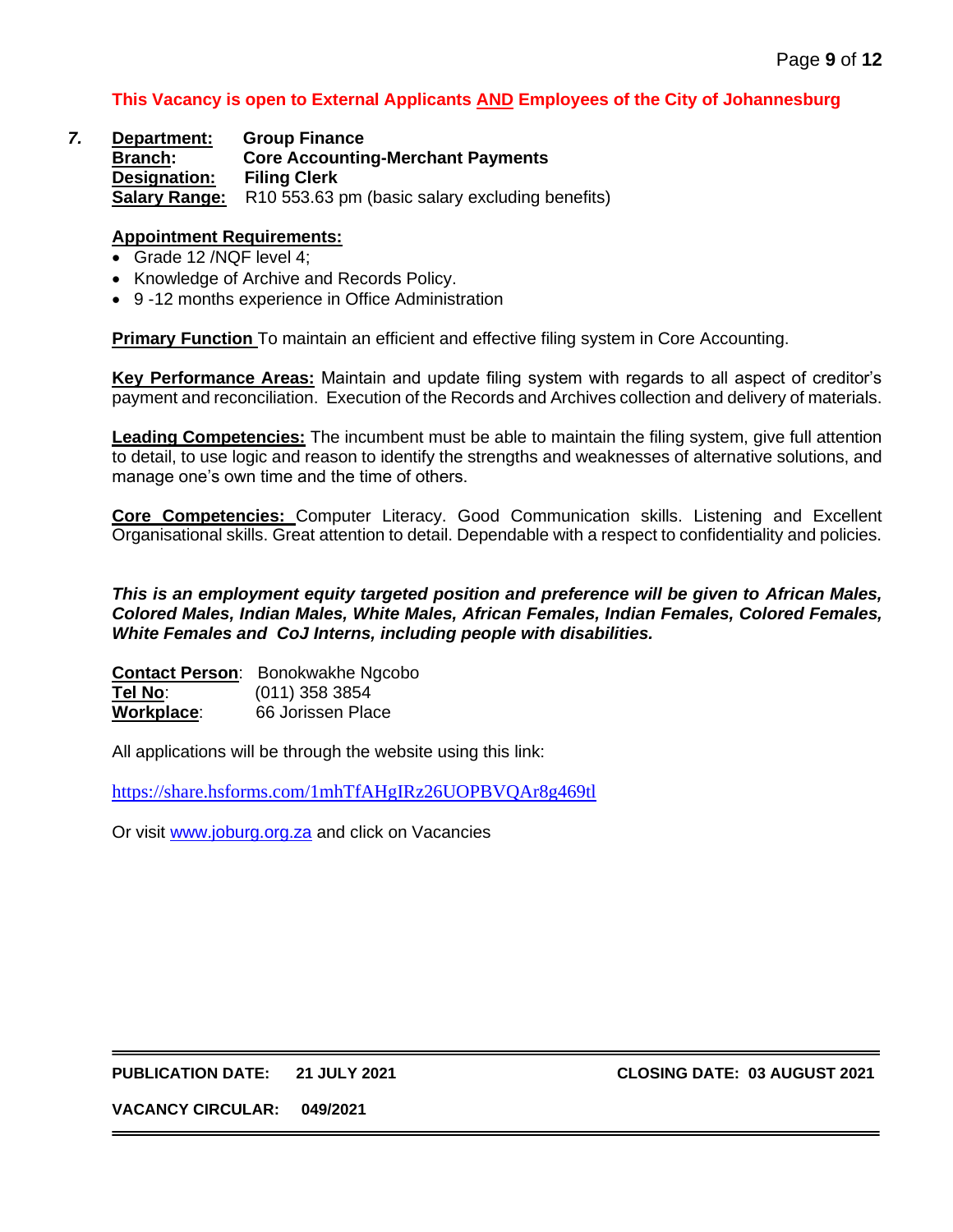*8.* **Department:** Group Finance **Branch: Core Accounting Designation: Manager Accounting Salary Range:** R39 055.92pm (basic salary excluding benefits)

#### **Appointment Requirements:**

- B. Com in Accounting (NQF Level 7);
- Sufficient accounting background and exposure to Municipal accounting framework.
- 5 7 Overall experience in an accounting environment or involvement in the presentation of Annual Financial Statements, with GRAP of which 2 years' experience must be in management/ supervisory level.

**Primary Function:** Overseeing the Core Financial Reporting for the City of Johannesburg and its Owned Entities.

**Key Performance Areas:** Plan manage and perform the year end closure for core council on an annual basis. Ensure that financial statements are produced and reported. Examine and analyse accounting records, financial statements and other financial reports to assess accuracy, completeness and compliance to reporting procedural standards. Implement and ensure that the financial statements are prepared in line with any new accounting standards. Manages the implementation of financial controls/ procedures and provides information to support financial planning sequence

**Leading Competencies**: An understanding of the application of the Municipal Finance Management Act with respect to financial reporting.

**Core Competencies:** Presentation skills, Excel skills. Ability to motivate staff and lead.

*This is an employment equity targeted position and preference will be given to African Males, White Males, African Females and White Females, including people with disabilities.*

**Contact Person**: Bonokwakhe Ngcobo **Tel No**: (011) 358 3854 **Workplace**: 66 Jorissen Place

All applications will be through the website using this link:

<https://share.hsforms.com/1UrZ3Bq40R6SUoL3dPRdk9Q469tl>

Or visit www.joburg.org.za and click on Vacancies

#### **PUBLICATION DATE: 21 JULY 2021 CLOSING DATE: 03 AUGUST 2021**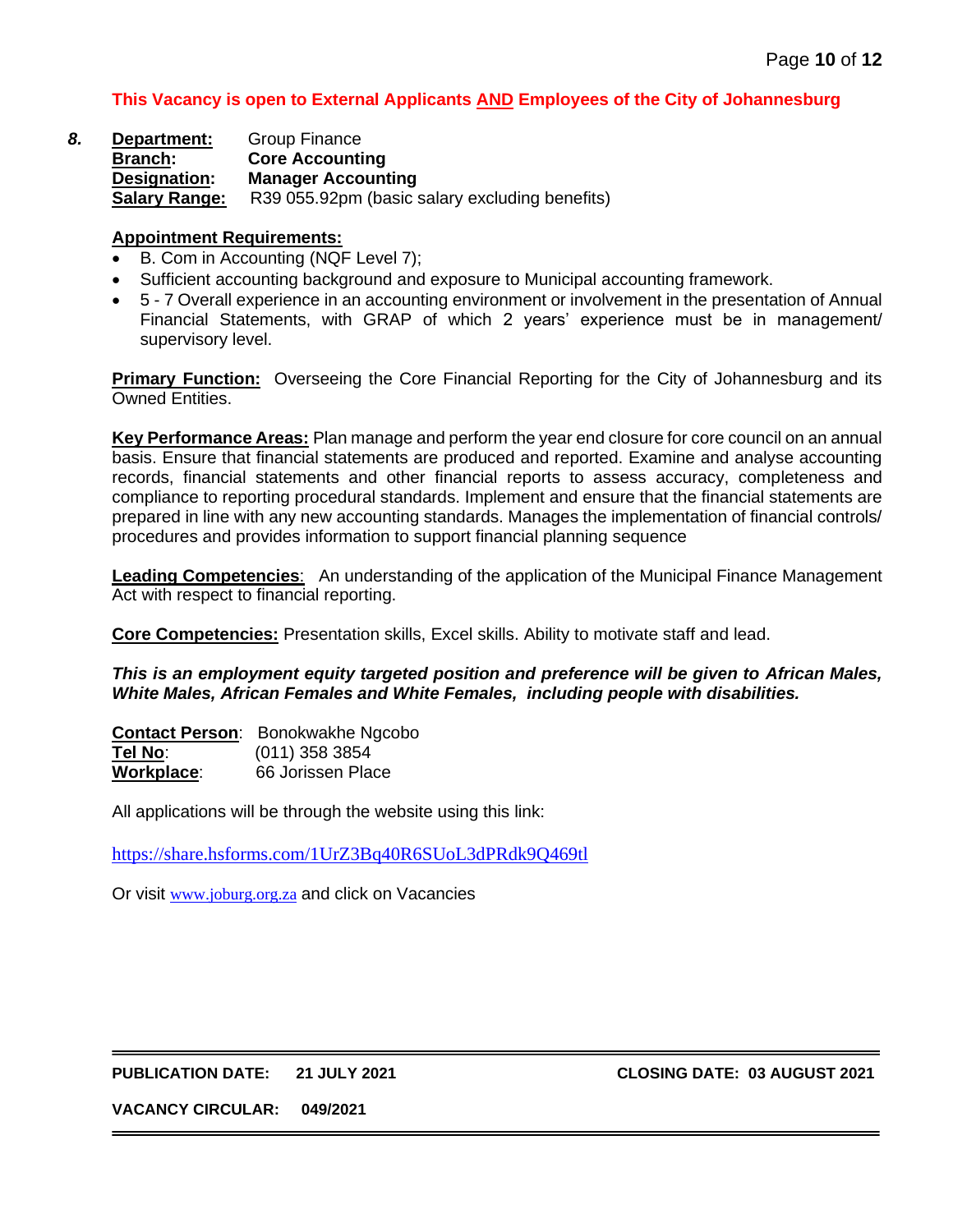| 9. | Department:          | Development Planning                            |
|----|----------------------|-------------------------------------------------|
|    | <b>Branch:</b>       | <b>Corporate Geo-Informatics</b>                |
|    | Designation:         | <b>Manager: GIS Projects</b>                    |
|    | <b>Salary Range:</b> | R39 055.92 pm (basic salary excluding benefits) |

# **Appointment Requirements:**

- Grade 12/NQF level 4 plus relevant Degree (NQF level 7) in GIS/Town Planning/Survey/Geography or IT.
- 5 7 years' experience in cartographic mapping and manipulation, spatial data analysis and interpretation of data of which 2 years should be at supervisory and /or management level.
- Knowledge of the local provincial and national legislative framework and dynamics.
- Knowledge of related policies and legislation governing spatial information management functions.
- Computer literacy- Geographic Information System(s).
- Computer literacy Microsoft Office Applications Word, Excel, PowerPoint, Access, etc.

**Primary Function**: Manage, coordinate and attend to the operational functionality of the Section. Perform tasks requiring statistical and spatial analysis, data interpretation and cartographic mapping of spatial information for presentation in various formats (electronic and hardcopy). Provide support to internal and external clients, ensuring quality information and data to the client's satisfaction and in a user friendly and easily understandable format Assists the Deputy director: Projects and Customer Services with the customer relationship management of the Section.

**Key Performance Areas:** Update and maintenance of spatial and non-spatial data. Participate in specific Geographic Information System improvements and initiatives. Management of policies and procedures. Management of specific Geographical Information Systems projects assigned and monitor and control workflow process at output level of personnel. Provide professional advisory and facilitation service to stakeholders. Manage and coach staff in the GIS Sub unit to ensure that all staff meet the Directorate's objectives in line with the broader organizational objectives and requirements. Manage and monitor assets and resource of the Directorate. Control, consolidate analyses and submit various reliable reports. Practice good governance and management of risk

**Leading Competencies:** Extensive knowledge of GIS technology, spatial analysis and data manipulation.

**Core Competencies:** Attention to detail; Multi-task; Work under pressure; Customer orientated; Excellent communication; Project deadline driven and manage numerous projects; Quick decisionmaking ability, analytical, accurate and systematic.

# *This is an employment equity targeted position and preference will be given to African Males, White Males, African Females and White Females, including people with disabilities.*

**Contact Person**: Nthabiseng Majara **Tel No:** (011) 407 6534 **Workplace:** Metropolitan Centre, 158 Civic Boulevard, Braamfontein

All applications will be through the website using this link:

# **PUBLICATION DATE: 21 JULY 2021 CLOSING DATE: 03 AUGUST 2021**